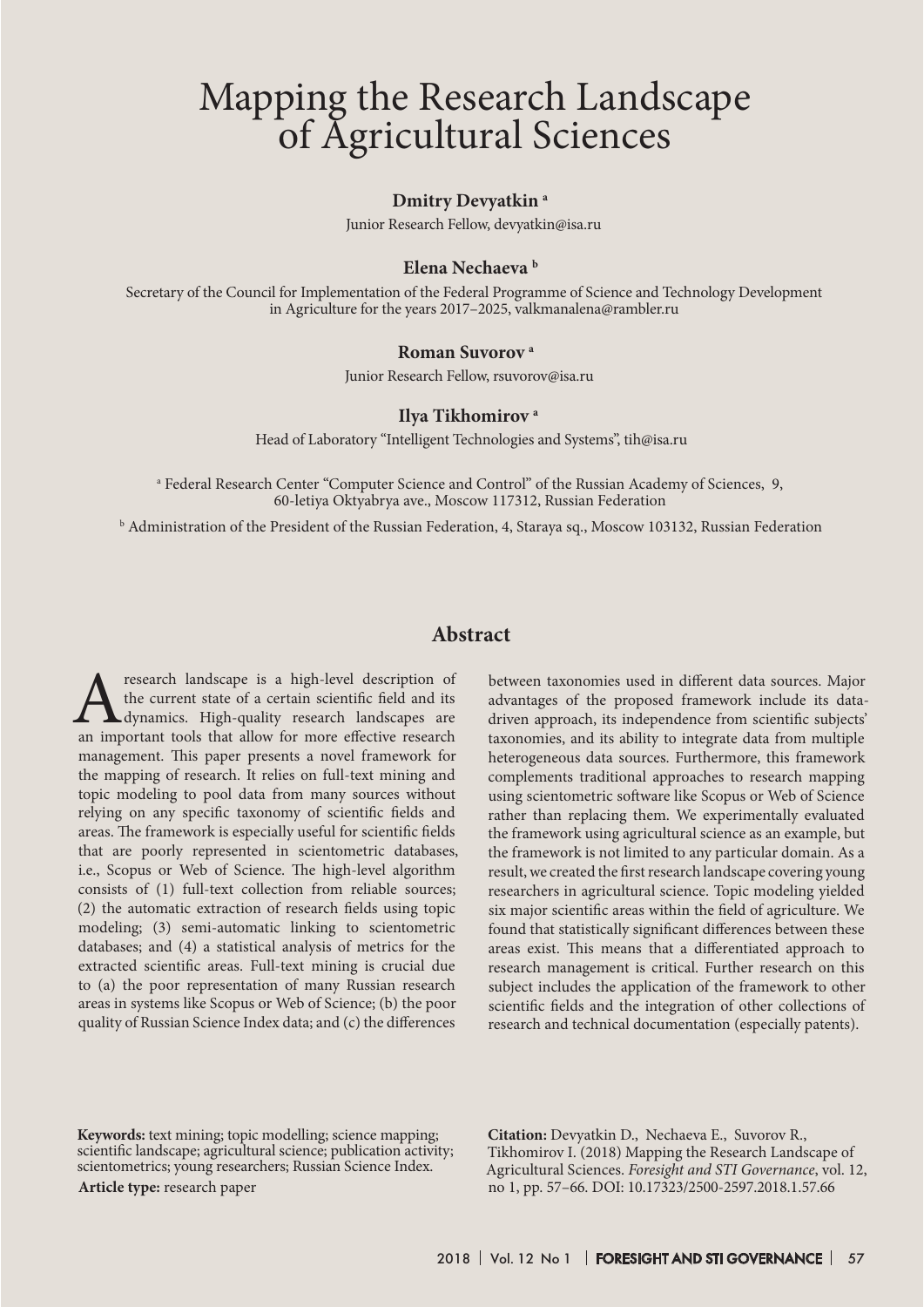The research landscape reveals the structure of and major trends in knowledge creation [*Oldham et al.*, 2012; *Christofilopoulos*, *Mantzanakis*, 2016]. The process of constructing it is often referred to as mapping studi *al.,* 2012; *Christofilopoulos, Mantzanakis,* 2016]. The process of constructing it is often referred to as mapping studies. These terms are similar to the generally accepted concepts of "patent landscape" and "patent mapping"1 ; the only difference is, the former are applied to academic publications as opposed to patents.

Information and analytical systems are usually used to map patent and scientific landscapes, such as Google Patents, PatSearch, Exactus Patent, Scopus, Web of Science, etc. However, they require having a representative base of documents, which, for various reasons, is not always possible, for example, Russian agricultural studies are poorly reflected in international scientometric databases. According to InCites, the number of agriculture-related papers indexed in the Web of Science Core Collection (WoS) and published between 2012–2016 is no more than 2,000 (the results differ depending on the selected classification). The most popular and most rapidly growing area is soil science or pedology. Also, agricultural sciences are represented 90% less often than medicine- and health-related sciences. A random check revealed that very few Russian doctorate holders specializing in this area have even a single publication indexed in the WoS or Scopus. Therefore, these databases are unsuitable for mapping the landscape of Russian agricultural sciences.

An alternative to international scientometric databases is the Russian Science Citation Index (RSCI) database, which more accurately reflects the structure of Russian science [*Zibareva et al.,* 2015]. However, the RSCI in its current state cannot be used as the sole data source for mapping a scientific landscape for several reasons [*Eremenko,* 2014; *Fradkov,* 2015]. Inaccurate links between publications and authors, difficulties surrounding the correction of such shortcomings, and the inclusion of all scientific publications in the RSCI regardless of their quality (which potentially allows one to "beef up" one's figures) present serious problems. For example, not so long ago, more than 300 low-quality publications were excluded from the RSCI, but the quality of the remaining ones has not been assessed [*Ekonomov,* 2017]. To prevent the artificial "inflation" of the scientometric figures, the RSCI adopted more stable versions of popular scientometric indicators: h-index without self-citation, core RSCI h-index, and the Herfindahl Index for journals. However, the quality of the primary data (and in particular the links between authors and publications) still leaves much to be desired. A number of other issues were revealed in the course of our study, which will be described below. The aforementioned limitations may be explained by low publication activity, insufficiently developed citation culture in agricultural sciences, and the RSCI's own flaws. Other researchers have also come to similar conclusions [*Sidorova,* 2016].

To deal with at least some of these problems, we suggest using additional data sources, in particular data about defended theses available at the State Supreme Certification Commission (VAK). According to Russian legislation, researchers' qualifications are assessed in the scope of the national attestation system, which awards Candidate of Sciences and Doctor of Sciences academic degrees in line with the nomenclature of the research specializations. It can be argued that a researcher who defended a thesis in the relevant scientific domain does have certain competences in the field — which should improve the quality of the research landscape. Also, the VAK database includes data about researchers' ages, which can be taken into account when conducting an analysis, thus ensuring a focus on the activities of young researchers.

Another common problem with mapping research landscapes is different classifications, which are supposed to help with the analysis by structuring subject areas but, in effect, only hinder it. The Russian State Classification of S&T Information (RCSTI), the Universal Decimal Classification (UDC), and the VAK nomenclature of research specializations could be used to analyze agricultural sciences. However, these classifications are not coordinated with one another and are very different. They also evolve: with time some codes are excluded and new ones are introduced. Plus, the subject area under consideration does not always fit the taxonomy suggested by the classifications — not by far. Accordingly, assigning codes to specific studies can produce very questionable results, and not infrequently, incorrect ones. The above issues can be dealt with by applying computerized text analysis, in particular clustering and thematic modeling techniques [*Shvets et al.,* 2015]. These approaches allow one to structure subject areas without using any existing classifications. When such tools are applied, the initial set is divided into groups on the basis of specified criteria.

In this study we have grouped the abstracts of Russian researchers' candidate and doctor theses on the basis of a full-text analysis. The resulting groups are seen as *research areas*.

The landscape mapping process comprised of three main stages:

- • drafting the initial list of researchers and indicators of their activities;
- grouping the researchers by research area;
- comparing the groups and analyzing the indicators' dynamics.

The suggested methodology was tested for young researchers specializing in agricultural sciences, wich is particularly relevant for knowledge areas poorly represented in Scopus and the WoS. The computerized

<sup>1</sup> Order of the Russian Federal Service for Intellectual Property No. 8 from 01.01.2017. Available at: http://www.consultant.ru/ document/cons\_doc\_LAW\_212062/, accessed 15.12.2017.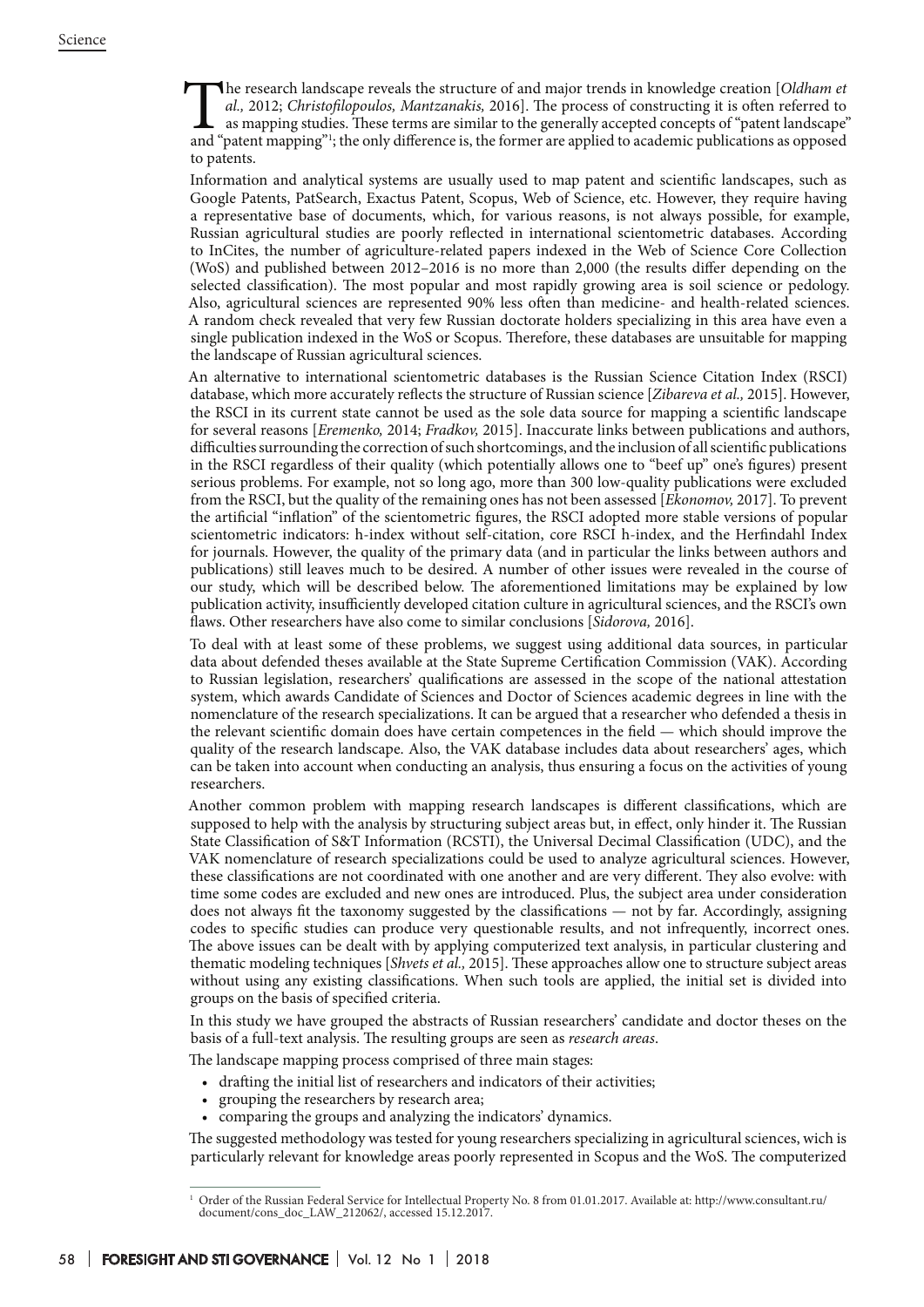tools for analyzing native-language texts that the methodology is based upon allow one to aggregate data about researchers' publications and thesis-writing activities from various sources, regardless of how structured it happens to be.

# **Initial Data**

The abstracts of candidate and doctor theses, the Russian Ministry of Education and Science's information about researchers awarded academic degrees in agricultural sciences (full name, organisation, date of birth (VAK data)), and the RSCI scientometric data (http://elibrary.ru) provided the informational basis for this study.

The initial sample was comprised of researchers under 40 years of age (at the time of the study, i.e., in 2016), who have defended a thesis in agricultural sciences between 2008-2015, inclusively. The limited timeframe for the theses defense was due to a lack of the VAK data from earlier periods. Altogether, the sample included 2,572 young researchers.

The data provided by the VAK included four top-level research specialization codes: 06 (agriculture), 05 (engineering sciences), 03 (biological sciences), and 25 (Earth sciences); 10 second-level codes, and 32 third-level ones (full research specialization identifiers). Interestingly, some of the codes belonged to the old version of the VAK classification, while others belong to the new one, so applying them to map a research landscape without additional processing was very problematic.

A set of full-text abstracts of candidate and doctor theses collected on the website of the Russian State Library was used to find out the structure of the scientific domain under consideration. The abstracts were linked to the RSCI and VAK data using the researchers' full names and the names of the organizations where they conducted their dissertation studies.

The researchers' scientometric indicators were collected automatically. A full-name search of the eLIBRARY author index was conducted, followed by searching for their organisations (relevant fields of the authors' RSCI pages and the VAK database were compared). Year of birth and first publication date were also taken into account in order to exclude profiles with incorrectly linked publications. If all of the above conditions were met, the software module was launched to import the relevant scientometric indicators into the database containing the initial data for subsequent landscape mapping. Working with the RSCI information system revealed a number of its flaws:

- a small share of updated author profiles (only 56%);
- lack of data about researchers' age (which does not allow one to analyze young researchers on their own);
- • lack of sufficiently powerful analytical tools or data uploading mechanisms for subsequent analysis using other tools;
- low informative value of core RSCI publications' h-index (for 75% of the analyzed researchers its value did not exceed 1);
- a single thematic classification, which does not allow one to categorize the research areas and analyze them from various perspectives. To compare, the aforementioned WoS does offer an opportunity to use different classifications to analyze a particular area's structure.

The chi-square test revealed no statistically significant differences in automatically generated research areas' distribution in the general population (2,572 researchers), and in the sample (56% of the authors with successfully updated RSCI profiles). This is grounds to believe that the sample was representative of the initial list of researchers drafted on the basis of VAK data. All subsequent operations with scientometric indicators were performed only for the 56% of researchers with successfully linked RSCI profiles.

The initial data set was presented in the form of a table with the following columns:

- • full name;
- year of birth;
- academic degree;
- year of defending thesis;
- specialization code;
- organization;
- thesis abstract identifier;
- • number of publications;
- h-index;
- • h-index without self-citation;
- • h-index for core RSCI publications;
- total number of citations;
- average weighted impact factor of journals where the papers were published;
- • average weighted impact factor of journals where the papers were cited;
- research areas.

Each row of the table corresponds to a particular researcher. Data in the field "Research areas" was entered in line with the structure revealed by thematic modeling of the set of full-text abstracts.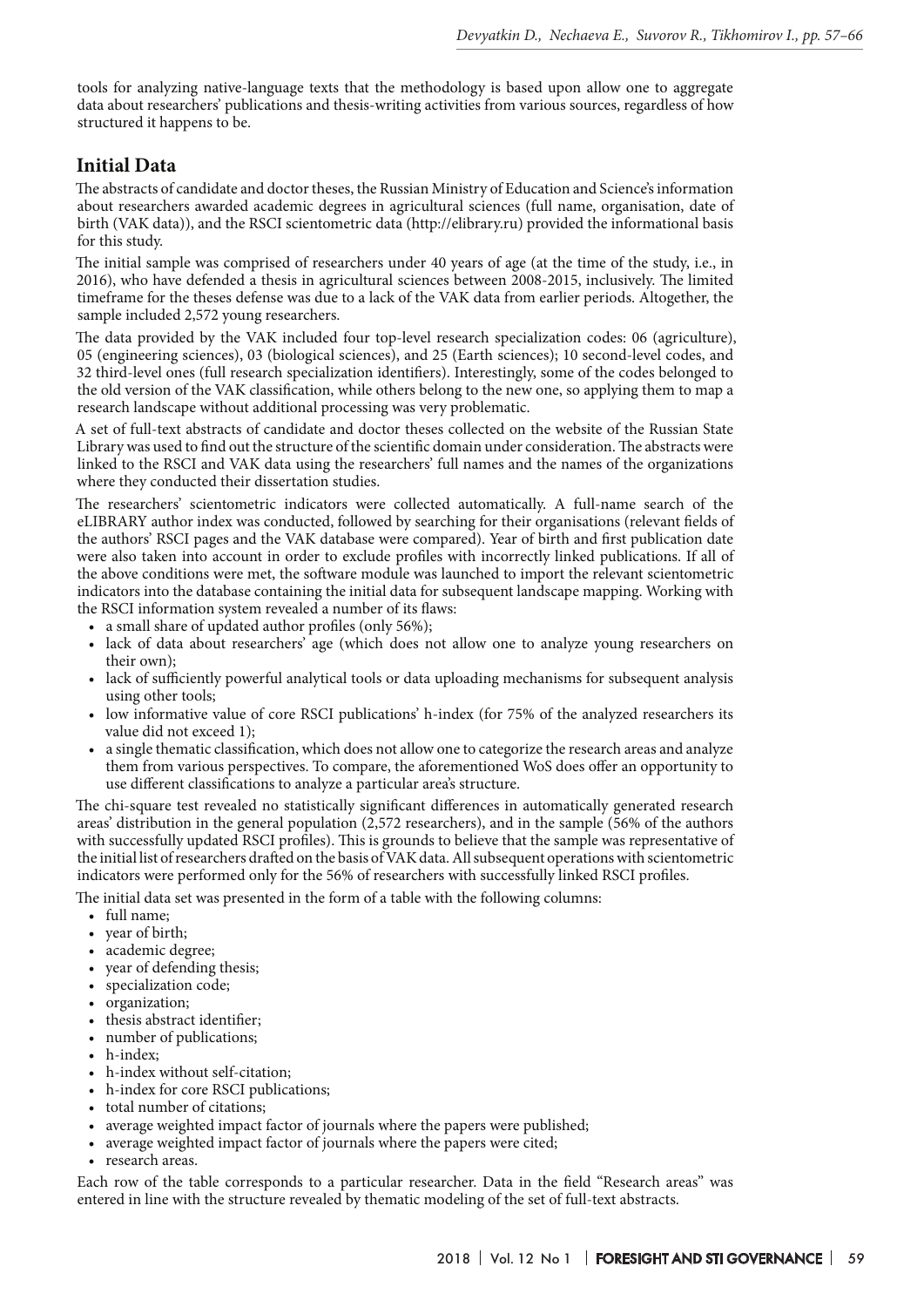## **Establishing the Thematic Structure of the Subject Area**

In order to identify agricultural sciences' research areas on the basis of the set of full-text abstracts of young researchers' theses obtained from the VAK database, a probabilistic thematic model of the latent Dirichlet allocation (LDA) was built [*Blei et al.,* 2003]. This methodology has repeatedly allowed one to correctly interpret the results of grouping similar texts, which was reflected in a number of Russian and international studies [*Garousi, Mäntylä,* 2016; etc.]. It provides an opportunity to obtain a generalized description of the thematic structure of the text array being analyzed. The Gensim library software version of LDA was used during our experiment [*Rehurek, Sojka,* 2010].

The set of attributes was selected using the "bag-of-words" approach. Since the abstracts contained no author-specific keywords or phrases, the only way to determine the studied texts' vocabulary was by analyzing their full texts. A linguistic analyzer was applied to extract relevant words and phrases from the full texts of the abstracts and was capable of conducting morphologic, syntactic, and semantic analysis, including semantic role labeling, for texts in Russian and English. The morphology of Russian-language texts was processed using the ATP library techniques [*Sokirko,* 2001]; the syntax — with the help of the MaltParser software [*Nivre et al.,* 2007] pre-trained using a marked-up SynTagRus array [*Nivre et al.,* 2008]. Similar procedures for English-language publications were performed using Freeling library tools [*Padró, Stanilovsky,* 2012]. The relational-situational analysis technique developed by the Systems Analysis Institute of the Federal Research Centre for Informatics and Management of the RAS [*Osipov et al.,* 2013], which provided a basis for processing semantics. An assessment of results of a marked-up array analysis are presented in [*Shelmanov, Smirnov,* 2014]. The high efficiency of the applied analyzer is indirectly confirmed by the results of its previous practical applications, including its ability to reveal text borrowing (PAN CLEF-2014) [*Zubarev, Sochenkov,* 2014] and to conduct a full-text search (ROMIP-2008) [*Smirnov et al.,* 2008]. The tool allows one to identify specific words and name groups combining syntactically linked words, in which a noun plays the leading role [*Suvorov, Sochenkov,* 2015]. The resulting phrases are normalized by bringing the main word to the normal form, after which the form of the dependent word is chosen from all possible variants whose morphological characteristics match those of the main word.

Perplexy was chosen as the main criterion to assess the thematic model's quality [*Hofmann,* 1999]. It describes the model's ability to restore the initial probabilistic distribution of the analyzed document set's vocabulary (words and phrases): the lower this indicator's value, the better the model describes the data. The most significant parameter for building the model is the number of thematic areas (or, in other words, classes). The higher this value, the more flexible the model becomes, so it will describe the initial data increasingly better (therefore, the perplexy value decreases). However, if we set an excessively high value, thematic areas would significantly overlap and the breakdown would be hard to interpret. Accordingly, the issue of setting the right number of thematic areas arises. In this study, the Jaccard measure was applied to assess thematic areas' similarity [*Manning et al.,* 2008] by using lists comprising 30 words and phrases most typical for each area. The best number would be the one providing a sufficiently low perplexy figure, combined with a not too high degree of similarity.

We shall use the term *research areas* (or just *areas*) to refer to the results of thematic modeling conducted in line with the above scheme. Following this procedure, some of the abstracts could be included in several areas at the same time, which provides an opportunity to identify and analyze groups of interdisciplinary studies.

Figure 1 presents graphs of the thematic model's normalized perplexy, the normalized average value of the Jaccard similarity measure for the areas, and the dispersion of these values. When the number of areas



# Figure 1. **Perplexy and Jaccard Similarity**

*Source*: соmposed by the authors.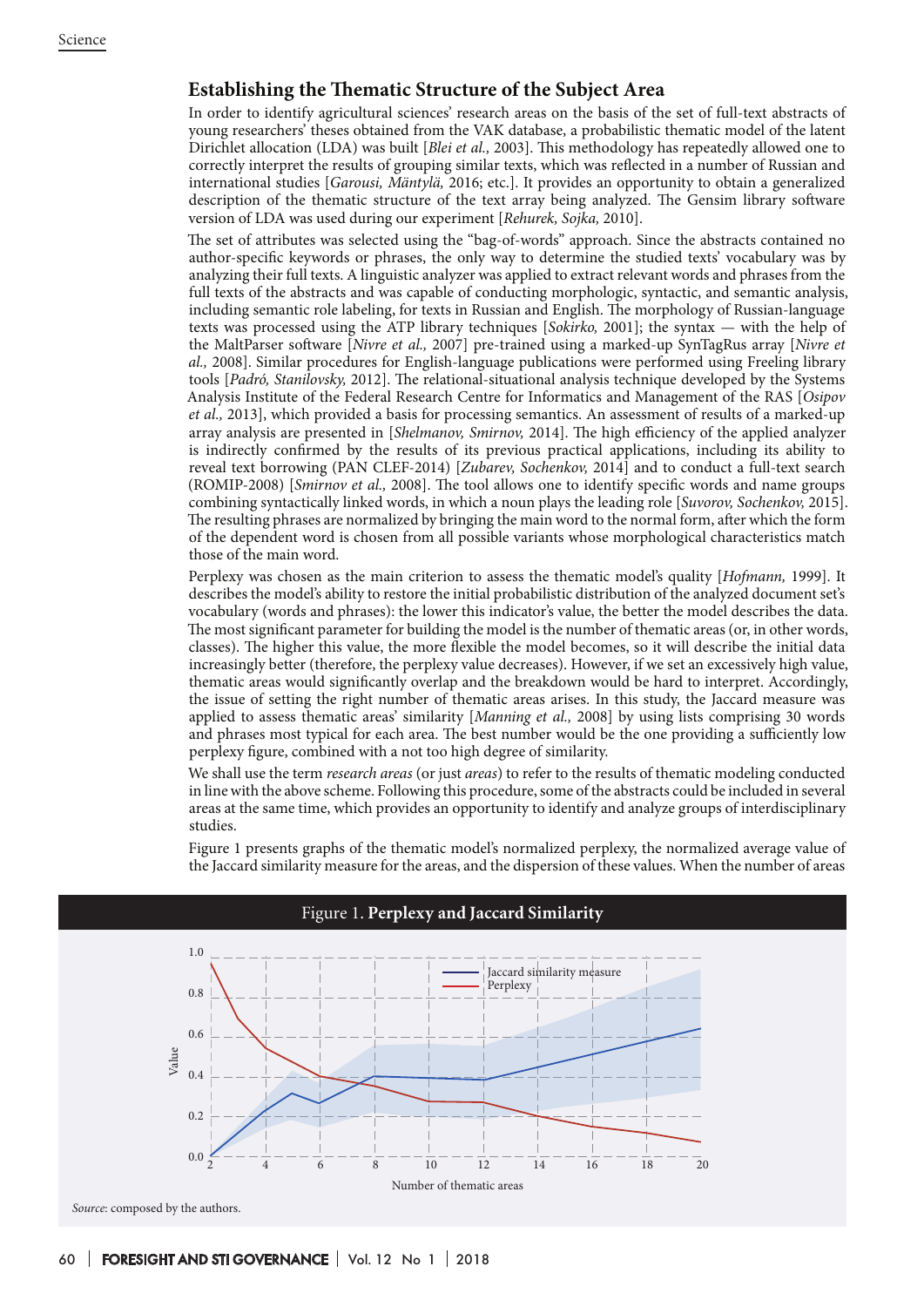| Table 1. Research Areas Automatically Generated by Processing Full-Text Abstracts |
|-----------------------------------------------------------------------------------|
| Published in $2008-2015$                                                          |

| Research area                    | Keywords and phrases (automatically generated)                                                                                                                                                                                                                                                                                                               |
|----------------------------------|--------------------------------------------------------------------------------------------------------------------------------------------------------------------------------------------------------------------------------------------------------------------------------------------------------------------------------------------------------------|
| Meat and dairy<br>animal farming | cow, animal, milk, cattle, live weight, lactation, bull calf, milk yield, genotype, milk production, monthly<br>index, live, cow group, female, cross-breed, dairy, line, goal, contemporary, Indian ink, monthly age, mare,<br>step<br>production, animal, head, contemporary, meat                                                                         |
| Plant selection                  | hybrid, line, score, fruit, standard, sort sample, population, disease, stock, coastal, early, combination, sprout, grain weight, new variety, ear, genotype, decade, fruity, selection, variability, economic, blossom, apple<br>maturing, nursery, lodging, garden                                                                                         |
| Forage                           | ration, experimental group, control group, mixed fodder, live weight, additive, feeding, animal, broiler,<br>Factor, edgestibility, live, organism, preparation, broiler chicken, bird, blood, folder calcium, chicken, piglet,<br>preservation, egg, raw protein, feeding, head, analogue, metabolism energy, scientific and economic experim<br>methionine |
| <b>Silvics</b>                   | plantation, tree, forest, pine, wood, earth, cutting, oak, diameter, forest stand, stock, incline, class, belt, pinery,<br>Fig. care, fir grove, timber, cover, agro-landscape, burbot, distribution, fir, undergrowth, crown, forest shelter<br>belt, forest type, cone, timber, cover, agro-landscape, burbot, distribution, fir, undergrowth, crown, fore |
| Pedology                         | irrigation, quantity, watering, edge, preparation, solution, heavy metal, loss, fraction, July, rice, irrigation regime, root rot, pest, plant louse, acid, incentive, Kuban, amaranth, mine, environmentally, larva, speed, S<br>biologically, water regime, horizon                                                                                        |
| Field crops                      | winter wheat, mineral fertilizer, barley, spring wheat, kg/ha, crop rotation, cwt/ha, seeding rate, sowing<br>time, green mass, grass, rye, herbicide, fallow, predecessor, fertilizer application, corn, mix, winter rye, seed<br>p<br>technique                                                                                                            |
| Source: composed by the authors. |                                                                                                                                                                                                                                                                                                                                                              |

grows from 6 to 8, the dispersion of the Jaccard similarity measure significantly increases: by more than 50%. Pairs of areas emerge with a high share of common vocabulary, while perplexy drops insignificantly. This and the interpretation of the thematic breakdown clearly suggest that the best number of areas would be six. It ensures that the resulting thematic breakdown can be properly interpreted and provides an acceptable balance of perplexy and Jaccard similarity values.

Names of the areas, together with corresponding typical keywords and phrases, are presented in Table 1. They were formulated by the authors on the basis of the lists of keywords and phrases automatically generated during the testing of the thematic LDA model.

Figure 2 shows the shares of theses defended in each of the automatically generated research areas. In comparison, Figure 3 presents the distribution of this indicator by 15 agricultural research specialization nomenclature codes with the highest activity.

The distribution presented in Figure 3 is rather skewed (few popular specialization areas and a long "tail" of those with few defended theses). It would be hard to conduct a comparative analysis of research areas on this basis for several reasons. Since the list of research specializations simultaneously contains old and new VAK nomenclature codes, comparing them turns into a formidable challenge with no definitive solution. Also, due to significantly different sample sizes for each specialization, estimates of scientometric indicators' distribution parameters have different confidence intervals (and for less popular specializations, they become increasingly larger). For particularly rare research areas, estimating such

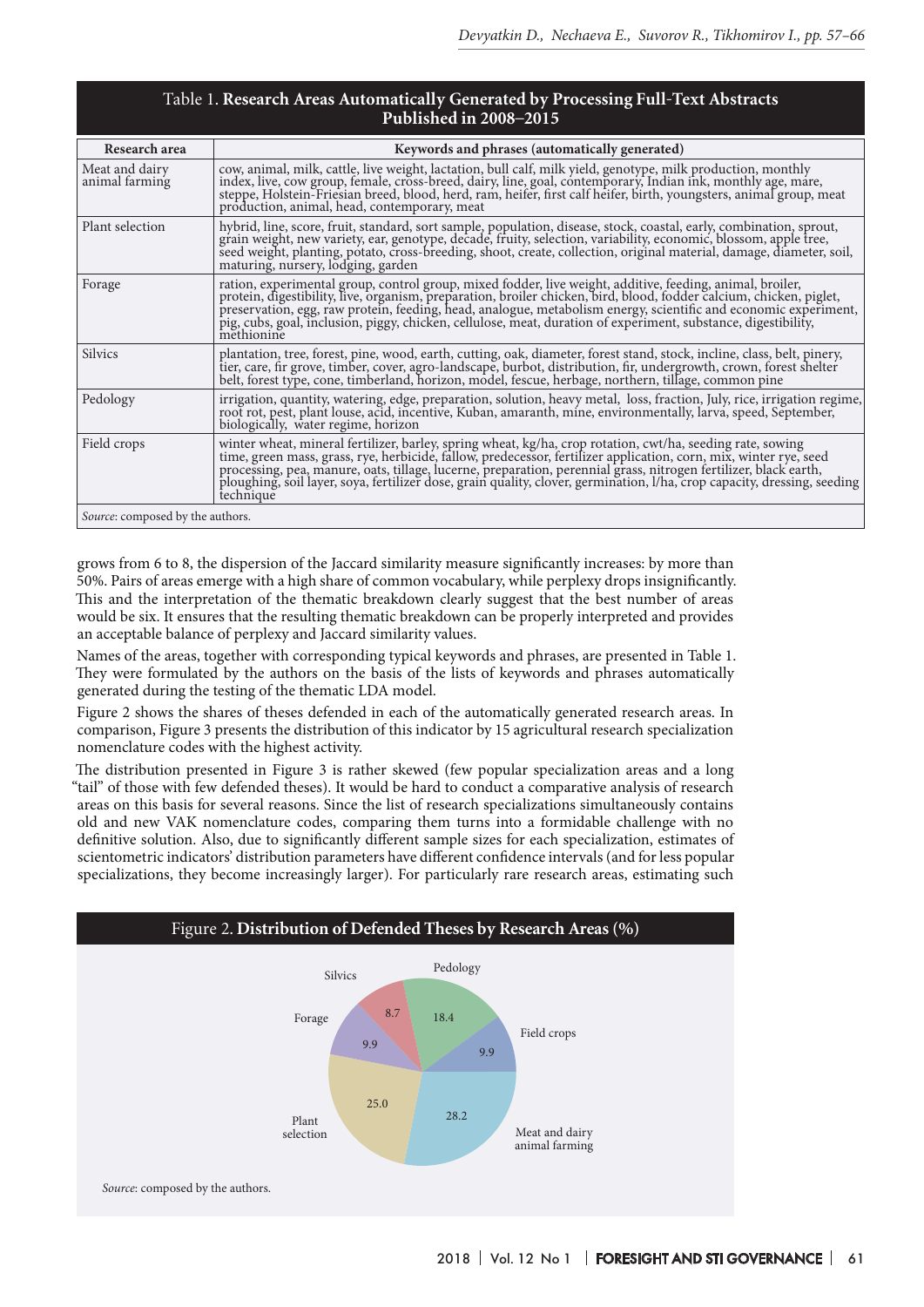

parameters becomes totally futile, which makes it impossible to compare them with better-represented research areas.

Comparing Figures 2 and 3 reveals that the distribution of defended theses by automatically generated research areas is less skewed than the one by research specialization codes. This simplifies further thematic analysis and its validity for structuring research areas and assessing publication activity indicators can be considered confirmed. An important difference between research areas and research specialization codes is that the former overlap: any researcher may belong to several research areas at the same time. Accordingly, the study takes interdisciplinarity into account, which is a major characteristic of presentday research.

Figure 4 shows the annual numbers of defended agricultural sciences-related theses between 2008-2015 inclusively. The columns' colored sections indicate the shares of theses defended in each specific research area during the relevant year. We can see that the emphasis is shifting from field crops and pedology towards plant selection.

## **Analysis of Young Researchers' Scientometric Indicators**

The scientometric indicators were analyzed using simple histograms — calculations of the density distributions with Gaussian smoothing [*Scott,* 1992]. The comparison graphs are presented as violin plots [*Hintze, Nelson,* 1998]. The Python 2.7 programming language and the Jupyter interactive development environment were applied for data processing purposes. The graphs were built using the Matplotlib [*Hunter,* 2007] and Seaborn (https://seaborn.pydata.org/) libraries.

As noted, less than 56% of young Russian researchers specializing in agricultural sciences have updated RSCI profiles. This means that they pay very little attention to monitoring their publication activity. After the eLIBRARY profiles were linked with the VAK data, records containing all known parameters suitable for further analysis remained for only 1,419 researchers. It turned out that only 107 researchers had an h-index value of 5 or above (out of the more than 2,500 researchers on the initial list). As to the h-index without self-citation, only 78 young researchers have it at 5 or above.

Figure 5 shows the correlation between the researchers' age and number of publications. Each dot corresponds to a specific researcher (their age is shown on the horizontal axis, and the number of publications at the time of the study — on the vertical one). The linear trend (correlation) is shown as a straight line. The oval lines describe density of the joint "age and number of publications" distribution.

From a demographic point of view, the graph in Figure 5 shows that researchers specializing in agricultural sciences are most productive at the ages of 32–34. Typically, they are young, actively working, and publishing candidates of sciences. Another spike in activity occurs at the age of 39–40; presumably this is the most productive period of young doctors of sciences or candidates getting ready to defend their doctoral theses. The 30-year threshold is preceded by a smooth growth of publication activity, which stabilizes during the next five years.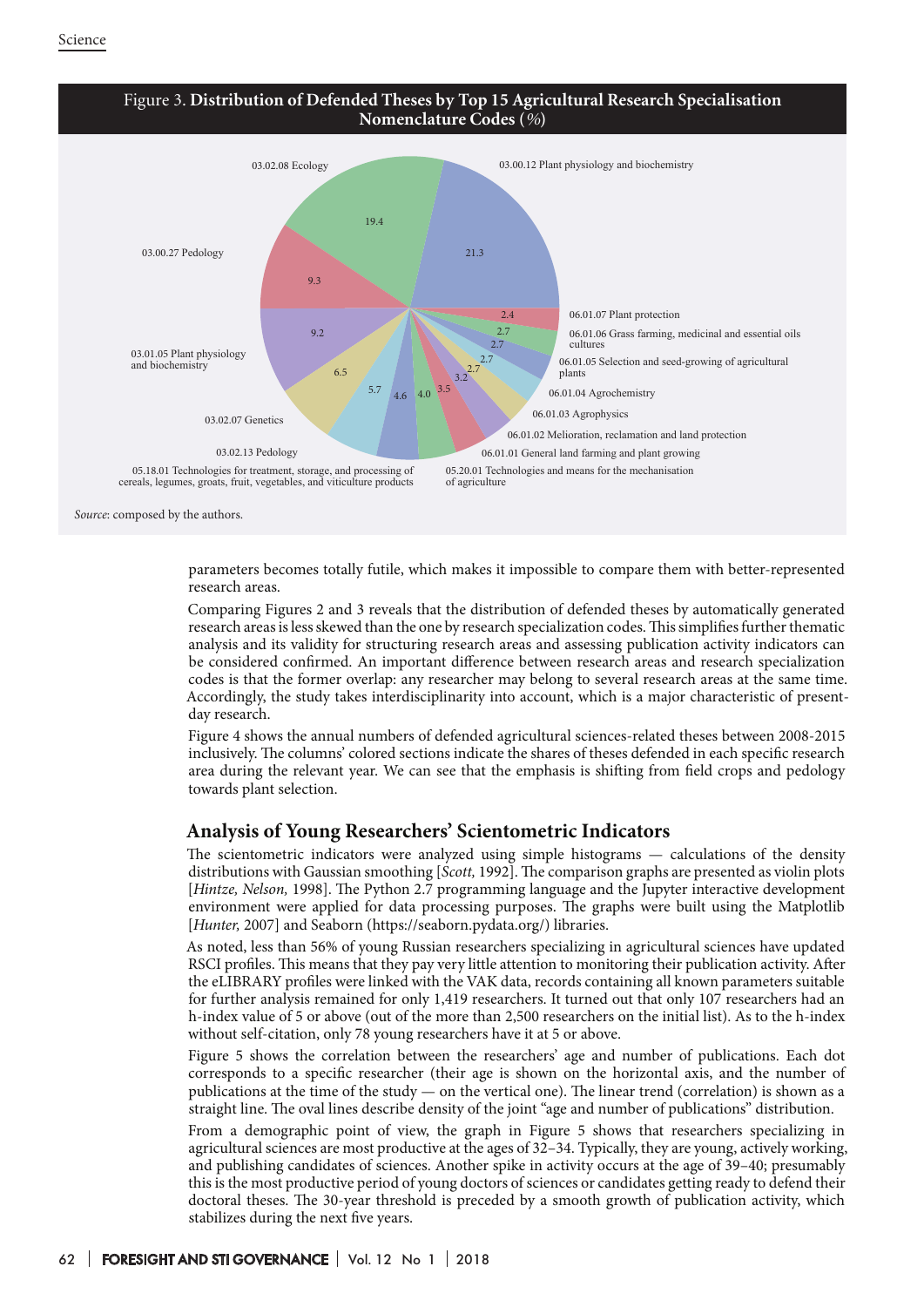

Figure 6 presents a histogram of distribution of the number of publications (limited to 100). Most of the researchers have between 8 and 25 publications to their credit; the largest number is 176.

Figure 7 shows histogram of h-index distribution without self-citation. We can see that most of the researchers have an h-index between 1 and 3. The highest value in the sample is 22.

Figures 8–11 present violin plots showing the empirical distribution of the various scientometric indicators between automatically generated research areas. Each figure represents a graph of core probability density estimation (symmetrical in relation to the vertical axis), with Gaussian smoothing. The wider the figure, the higher the share of researchers with the corresponding index value. Dotted lines inside the figures mark the  $25<sup>th</sup>$ , 50<sup>th</sup>, and 75<sup>th</sup> percentiles. To assess the statistical significance of the differences in distributions by specific research areas, the Mann–Whitney U-test was applied [*Mann, Whitney,* 1947]. The objective was to make sure that in some areas the average indicator value was higher than in others, so the application of that specific criterion seems to be valid. The criterion value and the corresponding p-value were calculated for all possible research area pairs (15 altogether). The statistical significance threshold (critical p-value) was set at 0.05.

Figure 8 presents distribution of the h-index (without self-citation) by automatically generated research areas. The figures' width is proportional to the number of researchers with corresponding h-index values. Researchers whose h-index is below 5 are not shown on the graph. They were cut from the sample to show the difference between the levels of leading researchers' citations in each research area. The graph shows that world-class researchers (h-index of 10 or more) are represented in various research areas to differing degrees. The application of the Mann–Whitney criterion<sup>2</sup> established that if the significance threshold is



<sup>2</sup> The Mann–Whitney criterion is calculated based on the basis of all h-index values (including those under 5).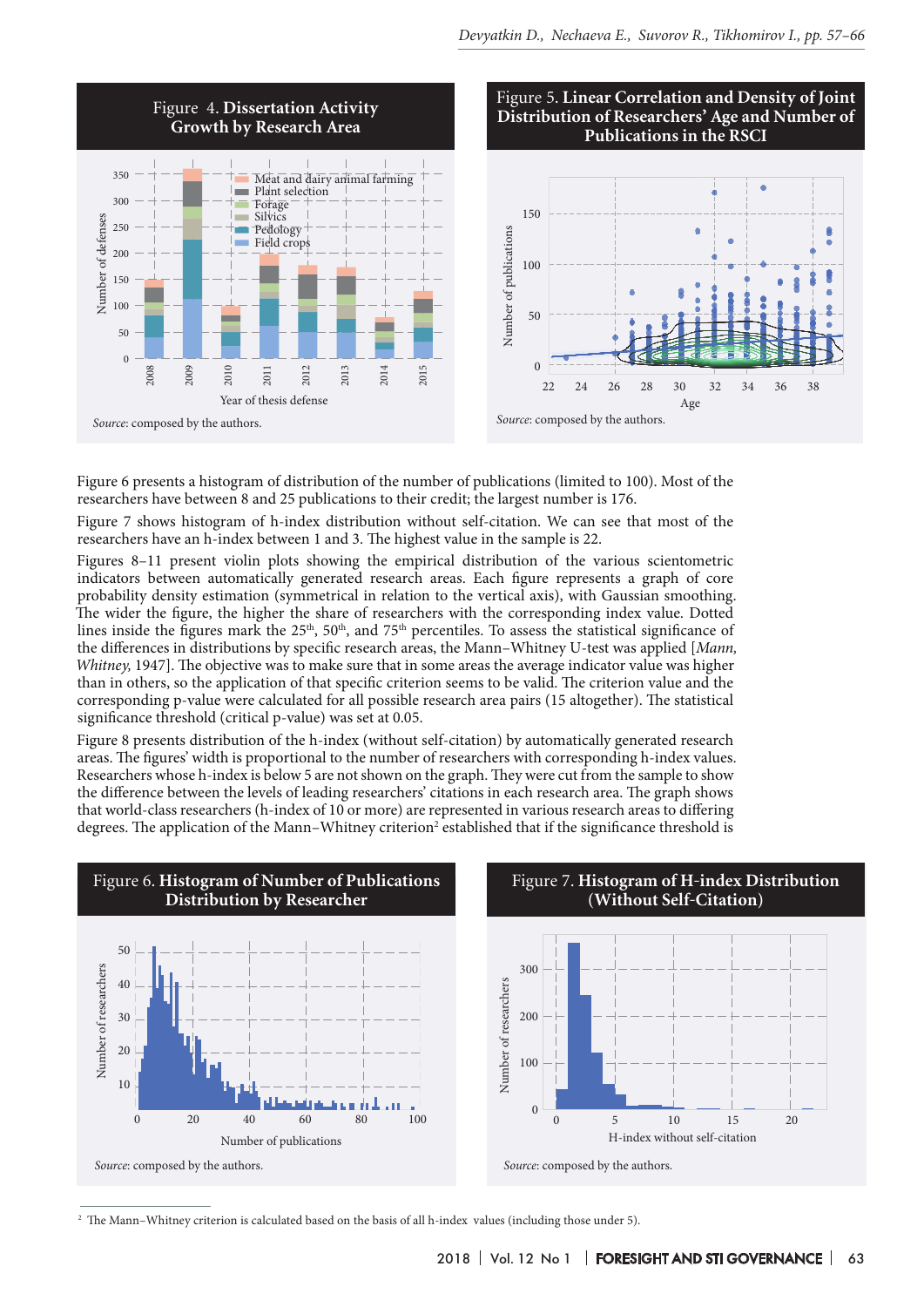







set at 0.05, in 40% of all cases (six research area pairs) the average h-index in one area was higher than in the other one. The most significant divergence was noted for the following pairs: "silvics – meat and dairy animal farming" (p=0.007), "meat and dairy animal farming – plant selection" (p=0.0003), and "field crops – plant selection" ( $p=0.0006$ ). The least significant difference was found for the pair "forage – meat" and dairy animal farming" (p=0.44).

Figure 9 shows distribution of researchers' publications in each area. We can see that all researchers' publication activity remains at a similar level. No statistically significant variations between the average numbers of publications in each area were discovered (average  $p=0.28$ ).

Figures 10 and 11 show the impact factors of the journals that publish the researchers' papers and that of the publications which cite these papers. We can see from the graphs that the distributions in the various research areas are quite different. Statistically significant variation between impact factors of the journals where the papers were published and the journals where they were cited have been found for ten and seven research area pairs, respectively (67% and 47% of the pairs). The most significant variation of the average indicator values were found for the following pairs: "meat and dairy animal farming — plant selection" (p=0.0005), "forage — plant selection" (p=0.0004), "field crops — plant selection" (0.0008).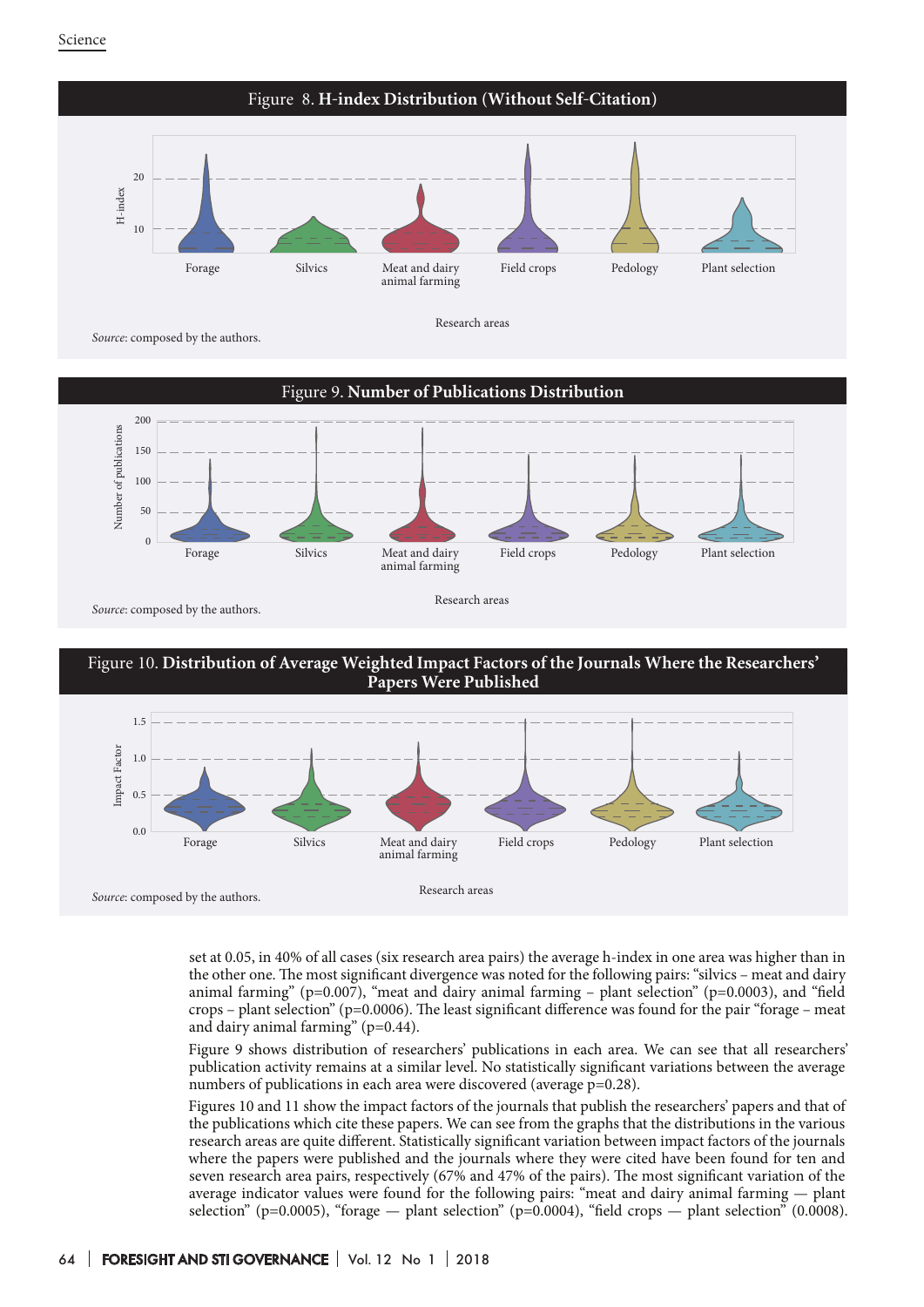

The least significant difference was noted for the combinations "forage — meat and dairy animal farming"  $(p=0.37)$  and "silvics — field crops" (p=0.32).

It would be interesting to consider the differences between the impact factors of the journals that have published the papers and the ones that have cited them in the scope of the same research area. The graphs show that, for example, the journals that cite papers on silvics and pedology (unlike other research areas), have a much higher rating than the journals which originally published the papers. This was confirmed by the Mann-Whitney U-test, with p=0.03 and p=0.02, respectively.

The above gives firm ground to conclude that certain differences exist between particular research areas of agricultural sciences in terms of scientometric indicators and citation alike. This is suggested by the results of the statistical Mann-Whitney U-test, which, in turn, confirm the need to use different approaches when analyzing the productivity of researchers specializing in different research areas in the scope of the same scientific discipline.

## **Conclusion**

The paper proposes and tests a new research landscape mapping methodology. Its originality lies in the combination of full-text analytics and traditional statistical processing of scientometric data to improve the reliability, sustainability, and interpretability of research landscapes. The proposed approach corrects the flaws of manually constructed taxonomies which tend to lean towards an excessive level of detail and offer little opportunity for one to compare research areas with one another. The methodology is especially relevant for disciplines poorly represented in international scientometric databases such as Scopus and the WoS. Note that the proposed technique for combining various data sources does have alternatives, but in the authors' opinion, it does help one solve the various problems described in the paper.

The suggested toolset does not replace traditional scientometric tools but supplements them, allowing one to obtain a more holistic and more easily interpretable picture in order to accomplish specific objectives in the area of analyzing and assessing scientific development. Its advantages include an opportunity to identify emerging prospective interdisciplinary research areas (a "data-based" approach). Accordingly, it can be applied, for example, to address global challenges mentioned in the S&T Development Strategy of the Russian Federation<sup>3</sup>.

The experimental testing of the methodology for the first time allowed us to map the research landscape of the agricultural sciences, using young researchers aged under 40 as a sample. Six major research areas were identified: forage, silvics, meat and dairy animal farming, field crops, pedology, and plant selection. The highest values of bibliometric indicators were noted in pedology. The significant divergence of the abovementioned areas' scientometric indicators suggest a need to use individual approaches when assessing relevant research results.

In the authors' opinion, the prospects for the further development of this methodology include mapping other research landscapes, designing algorithms for identifying promising research areas, and building area-specific rankings of researchers and R&D organizations. The scope for the application of text analysis techniques to compare S&T documents from various sources must be explored (such as databases of academic papers, patents, etc.), which cannot be automatically linked to each other due to the lack of a comprehensive classification. Such a comparison could provide a basis for the integrated analysis of specific S&T areas and for mapping more complex research landscapes.

*The study was sponsored by the RFBR, grant № 14-29-05008.*

<sup>3</sup> Approved by the RF Presidential Decree No. 642 of 01.12.2016 . Available at: http://publication.pravo.gov.ru/Document/ View/0001201612010007, accessed 14.11.2017.